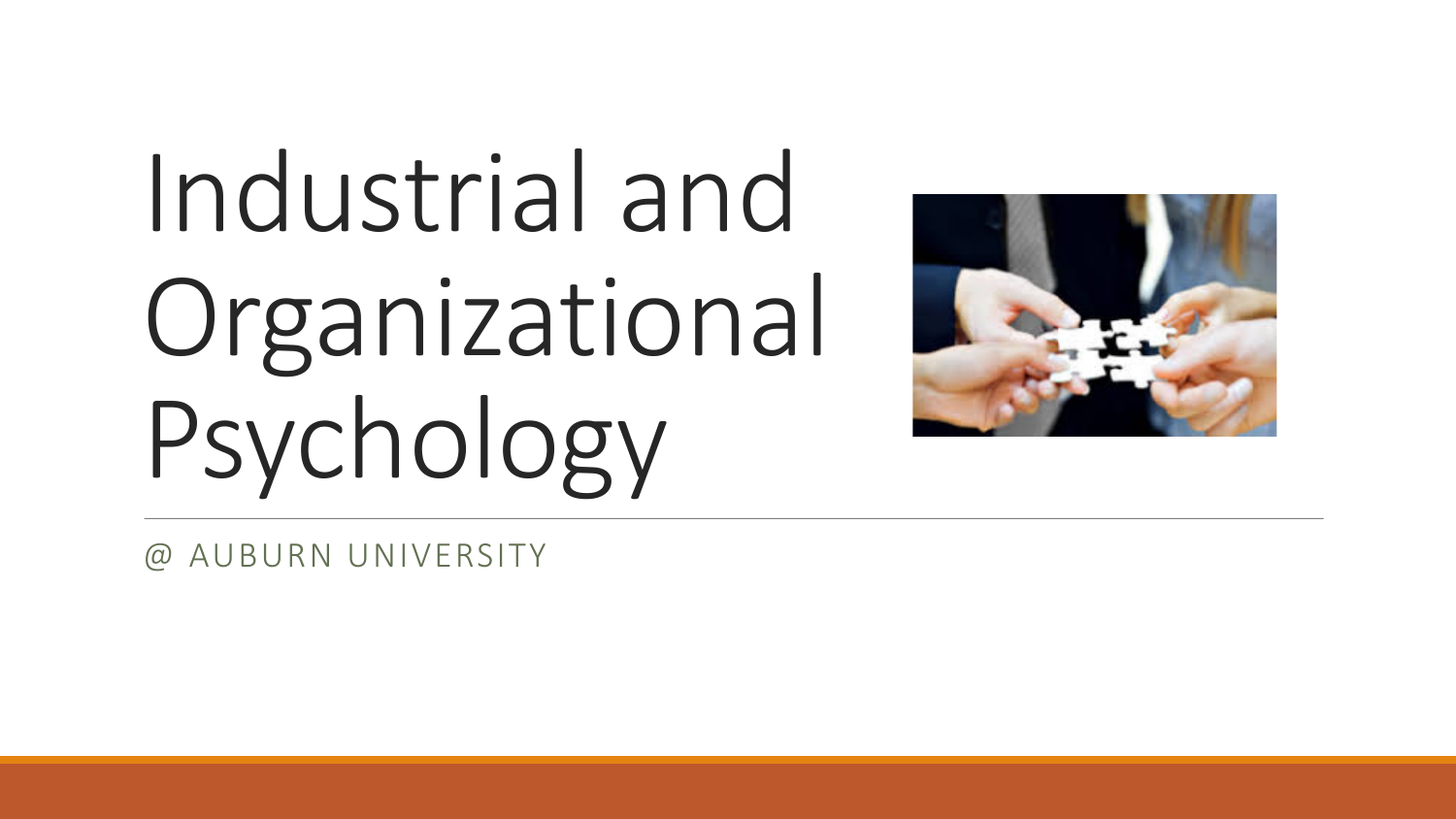### What do I-O Psychologists do?

### How you might describe it to friends/family? ◦*"I-O psychologists use evidence-based science to maximize organizational and employee potential"*

#### Maximizing Employee Potential

Testing and Assessment Selection and Hiring Performance Evaluation Training and Development Employee Motivation Compensation and Benefits

#### Maximizing Organizational Potential

Job Design and Evaluation Workplace Culture and Diversity Technology in the Workplace Strategic Planning Workplace Health Work-Life Programs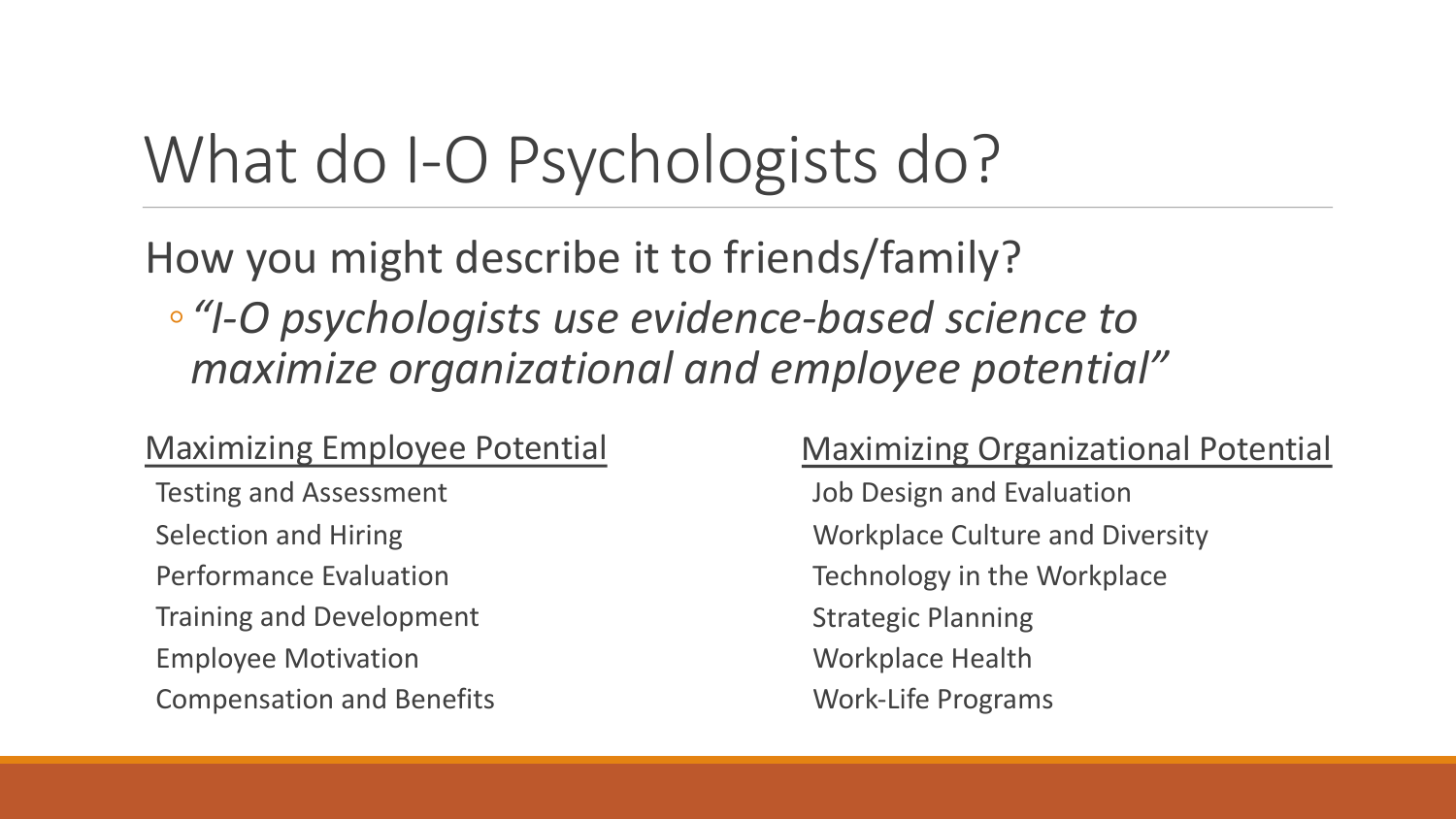## Two mechanisms for MS in I-O @ Auburn

#### **OPTION 1:** TWO YEAR REMOTE INSTRUCTION PROGRAM

- Completed a bachelor's degree
	- Students from any undergraduate institution
- 2 years of online coursework in I-O psychology plus internship

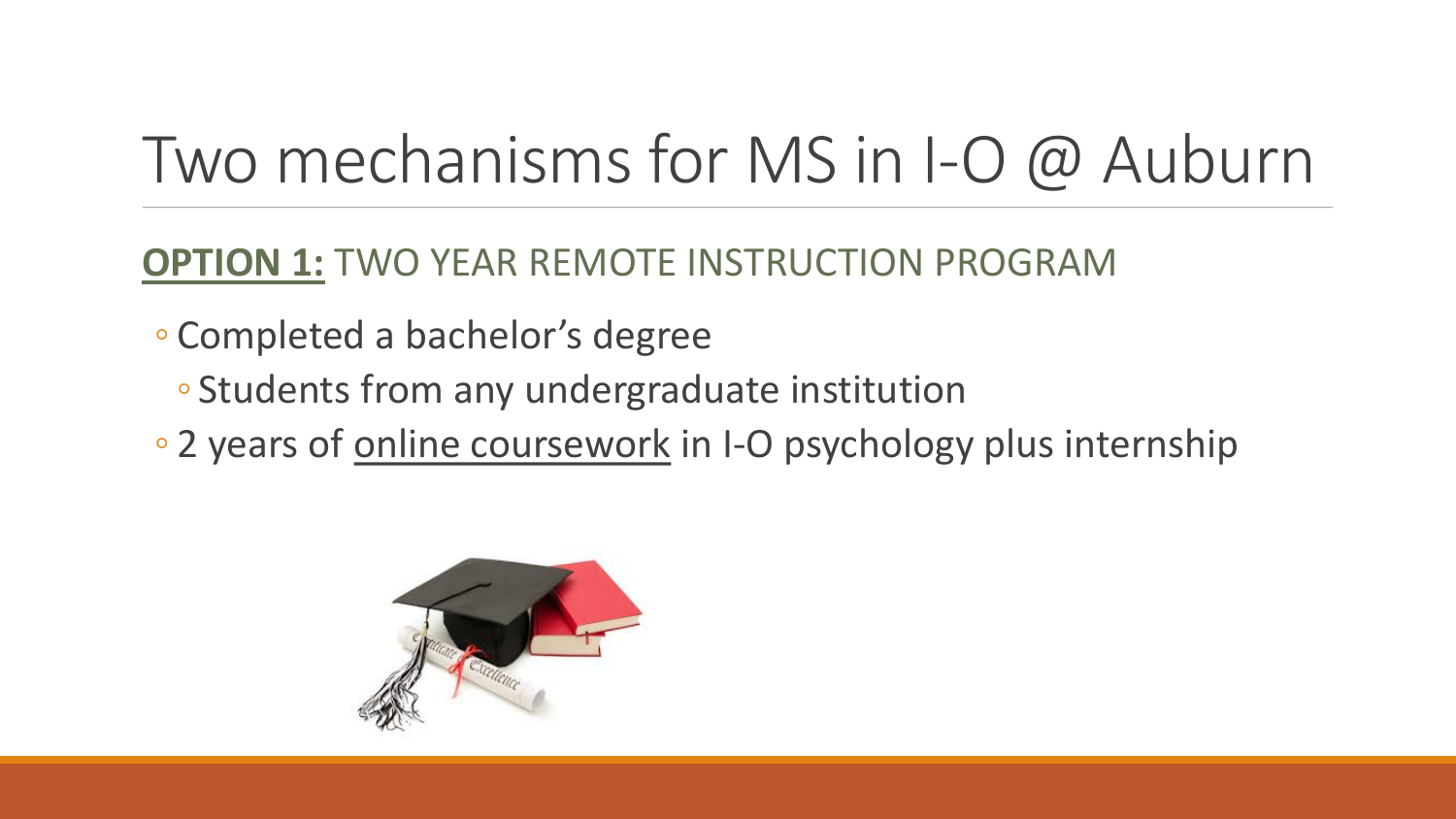### Two mechanisms for MS in I-O @ Auburn

### **OPTION 2:** ACCELERATED BACHELOR/MASTER (ABM) PROGRAM

- ◦Unique to Auburn University Undergraduate Students
	- Apply in Junior year
	- If accepted, take 3 graduate courses in Senior year
	- Then 1 year of I-O coursework plus internship
	- All coursework is traditional face-to-face instruction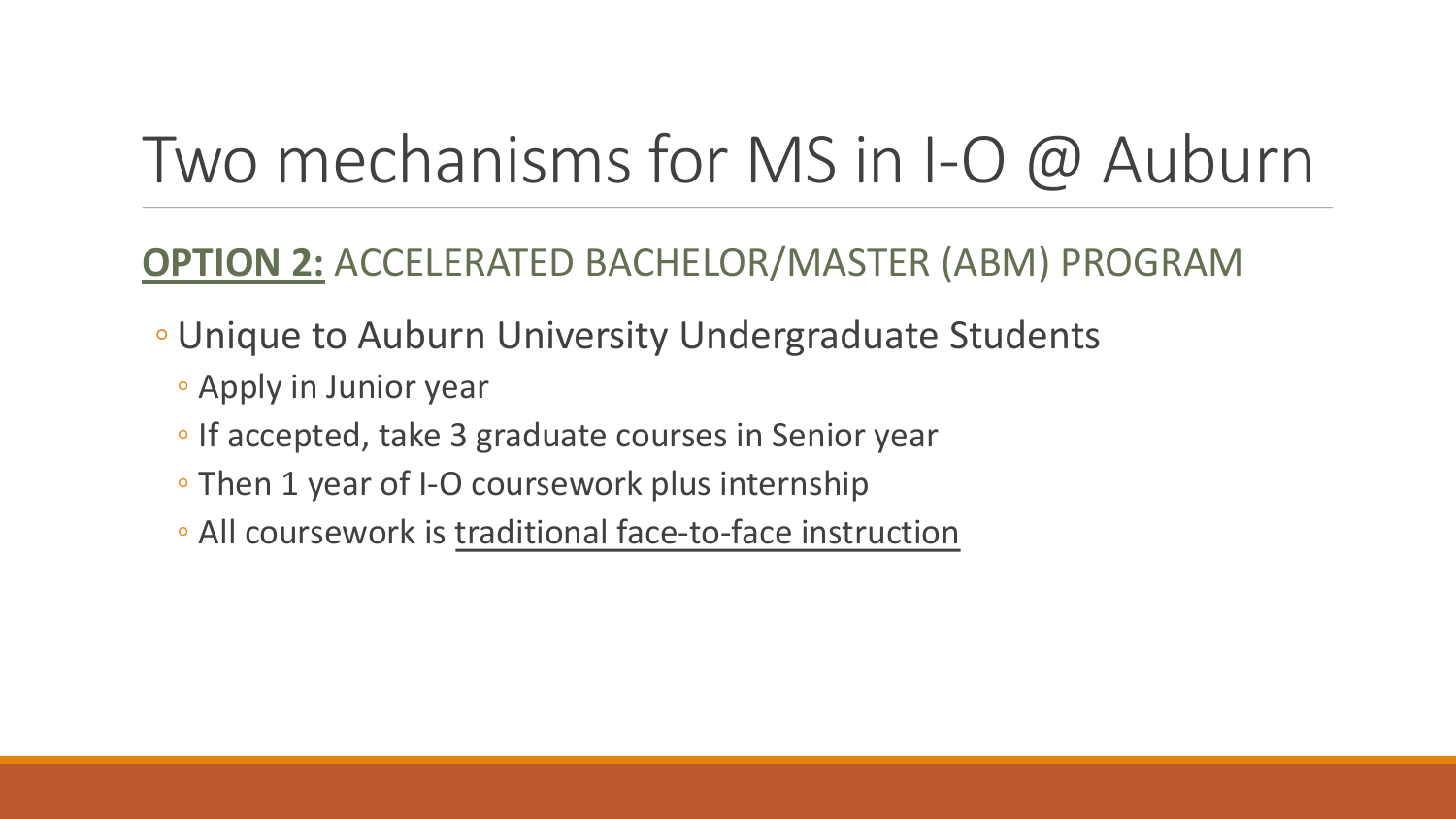### MS Curriculum

| <b>Course Number 1</b> | <b>Title</b>                                                                  | <b>Credit Hours</b> |
|------------------------|-------------------------------------------------------------------------------|---------------------|
| PSYC 6690/6696         | Advanced Analytics in Social and Behavioral Sciences                          | 3                   |
| PSYC 7700/7706         | Foundations in Industrial and Organizational Psychology                       | $\overline{3}$      |
| PSYC 7710/7716         | <b>Training and Development in Organizations</b>                              | $\overline{3}$      |
| PSYC 7720/7726         | <b>Personnel Selection</b>                                                    | $\overline{3}$      |
| PSYC 7730/7736         | Research Methods in Industrial and Organizational Psychology                  | $\overline{3}$      |
| PSYC 7750/7756         | Ethics and Professional Issues in Industrial and Organizational<br>Psychology | $\overline{3}$      |
| PSYC 7910/7916         | Practicum in Applied Psychology                                               | $\overline{3}$      |
|                        | Graduate PSYC Electives <sup>2</sup>                                          | 9                   |
|                        | <b>Total Hours</b>                                                            | 30                  |

 $1$  Courses ending in "0" correspond to the ABM track while courses ending in "6" correspond to the remote track.

<sup>2</sup> Students may select elective courses offered in the Department of Psychological Sciences at the 7000 level and above. Students should consult with the Program Director to make certain that the elective course is suitable for the Master of Science in Industrial and Organizational Psychology degree.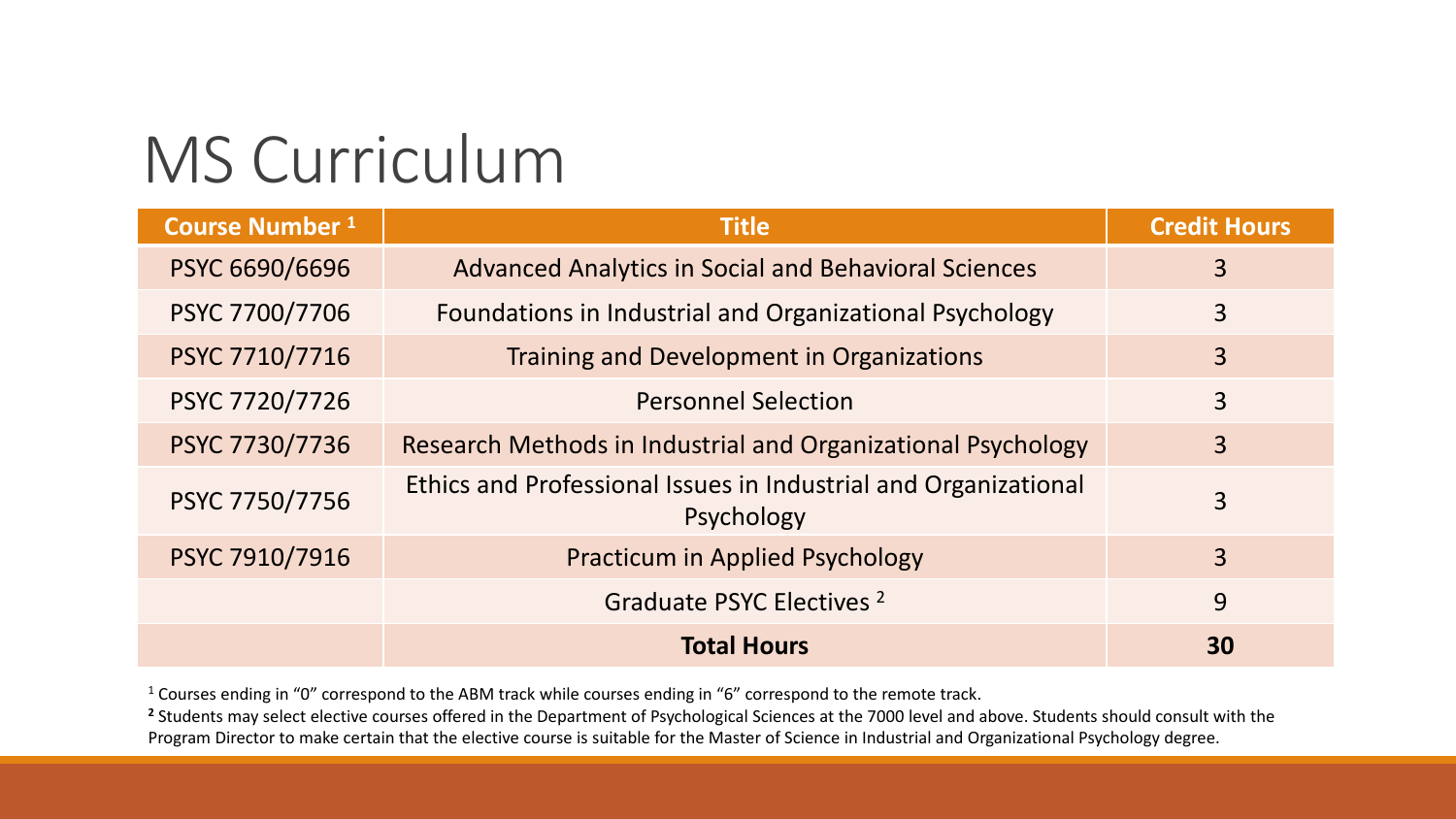### 2016 SIOP Salary Survey

#### **STARTING INCOME**

Master's

\$67,000

Recent I-O graduates report earning...



■ Master's

**EXPERIENCE** 

Beyond one's education, gaining more experience adds substantial income

**PER YEAR OF EXPERIENCE**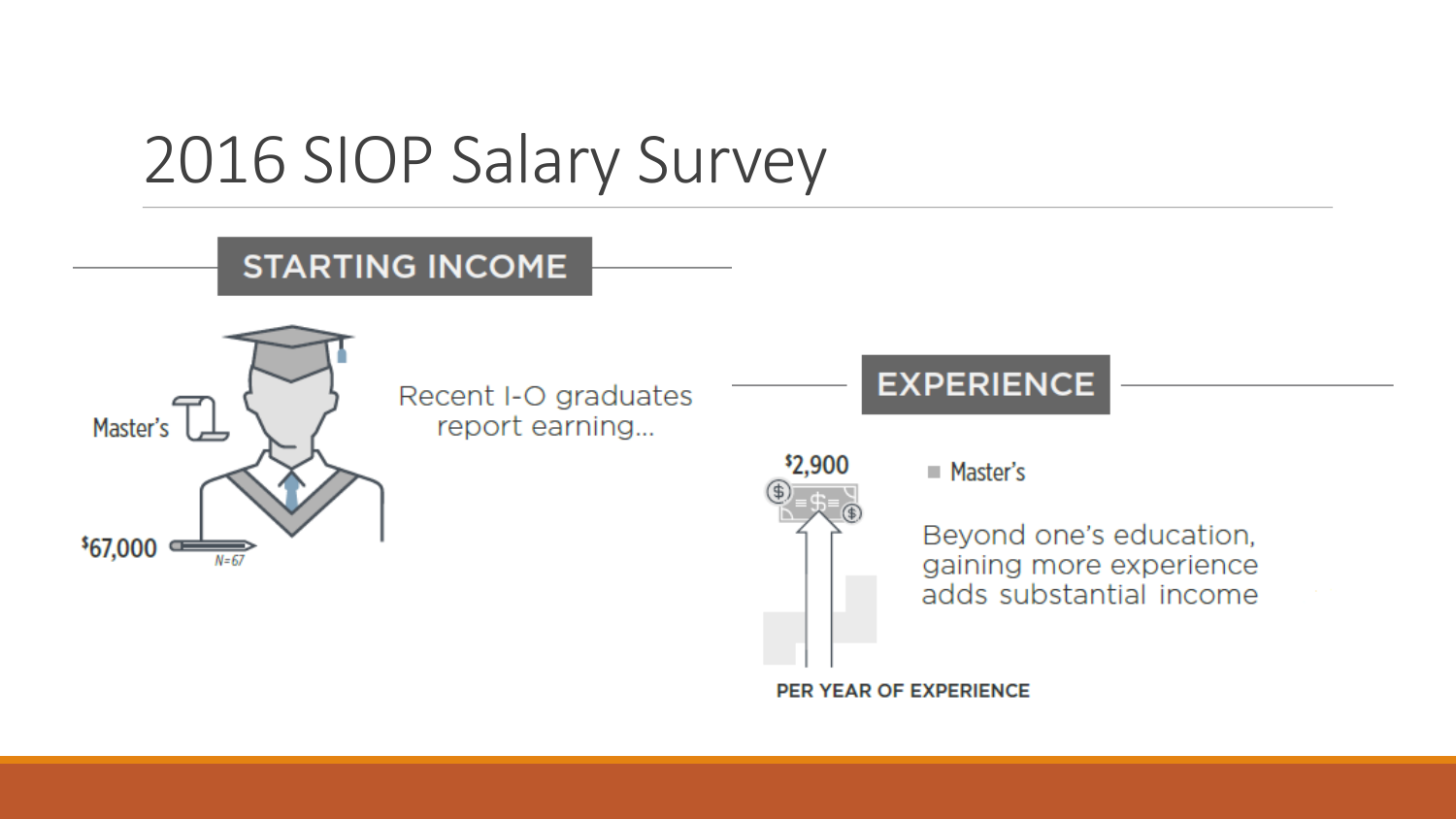# Application Process for ABM in I-O

#### **Junior Year**

- Application Materials
	- Letter of Intent
	- Copy of AU transcript
	- Minimum of 2 Letters of Recommendation (names and email addresses)
	- Notified of Acceptance
		- Late Spring
- I-O Program informs Graduate School of ABM student status
	- Enroll in graduate courses for Fall 2021

#### ◦ Apply online via Department of Psychological Sciences by February 15 ◦ Apply online to the Master's in I-O program via AU Graduate School

◦ Same materials, plus

**Senior Year**

- Official AU transcript
- 3rd letter of recommendation
- ABM students will be accepted if making sufficient progress to the MS degree



*Note: GRE is not required for ABM or MS programs*